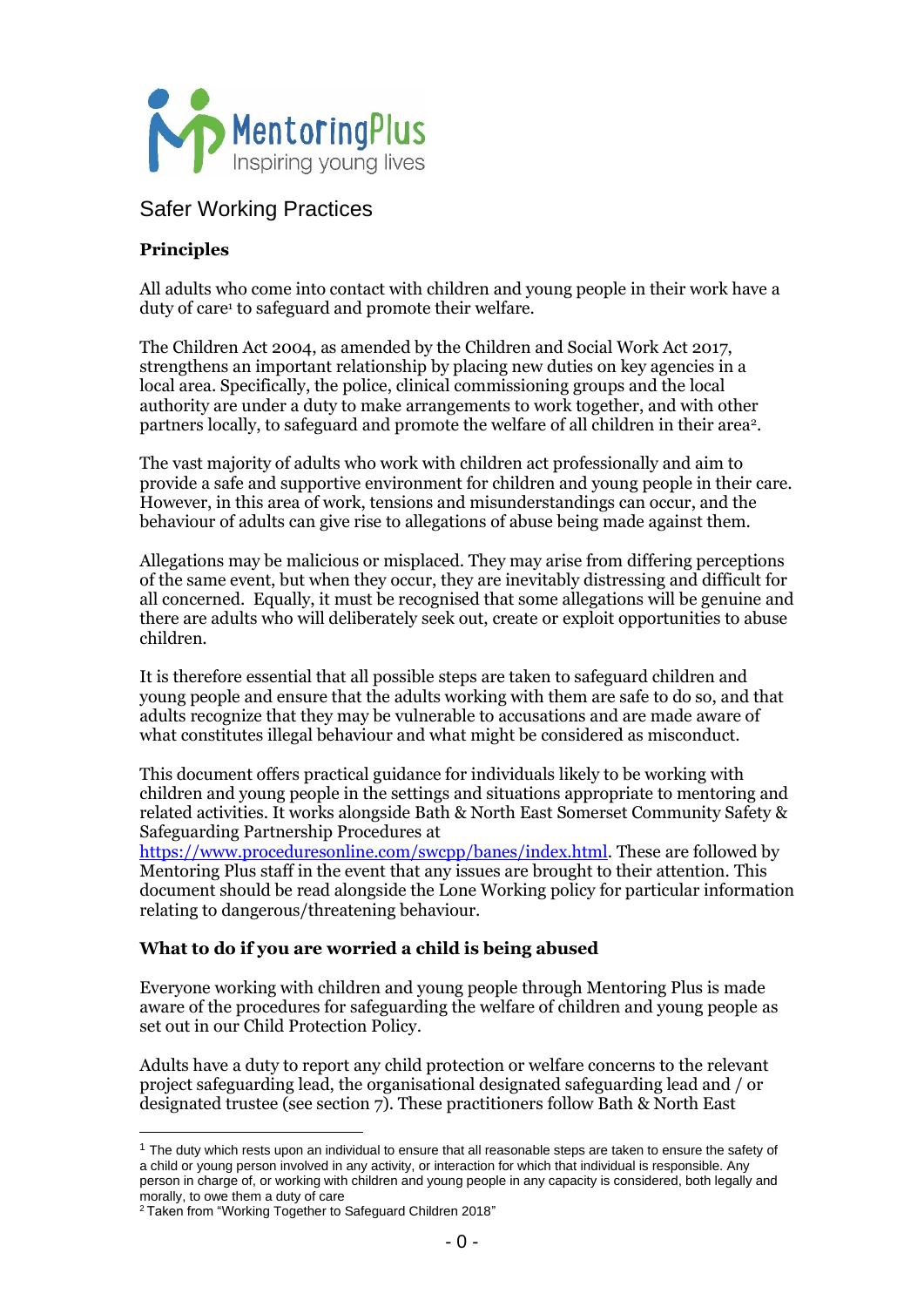Somerset Community Safety & Safeguarding Partnership Procedures to immediately assess the risk to the child and take appropriate action.

All safeguarding leads, and practitioners should read and follow statutory guidance as offered in Working Together to Safeguard Children 2018 (HM Government), in order that they can respond to individual children's and young people's needs appropriately.

# **1. Underpinning Principles**

- The welfare of the child is paramount.<sup>2</sup>
- It is the responsibility of all adults to safeguard and promote the welfare of children and young people. This responsibility extends to a duty of care for those adults employed, commissioned or contracted to work with children and young people.
- Adults who work with children are responsible for their own actions and behaviour and should avoid any conduct which would lead any reasonable person to question their motivation and intentions.
- Adults should work, and be seen to work, in an open and transparent way.
- The same professional standards should always be applied regardless of culture, disability, gender, language, racial origin, religious belief and/or sexual identity.
- Adults should continually monitor and review their practice and ensure they follow the guidance contained in this document.
- Whether working in a paid or voluntary capacity, these adults have a duty to keep children and young people safe and to protect them from sexual, physical and emotional harm. Children and young people have a right to be treated with respect and dignity. It follows that trusted adults are expected to take reasonable steps to ensure the safety and well-being of children and young people.

# **2. Training and supervision**

- 2.1 These guidelines form part of training and induction for all new staff members, freelancers and volunteers with Mentoring Plus. Every member of staff, freelancer and volunteer signs a confirmation that they have read and understood these guidelines.
- 2.2 These guidelines form part of refresher training for all staff and repeat freelancers and volunteers, and are referred to by individuals when taking on new work, different duties or additional responsibilities.
- 2.3 It is the responsibility of the Head of Practice, with support from Senior Practitioners to ensure that staff receive adequate supervision to remain aware of these practice guidelines and other issues impacting their work. All staff receive line management supervision at least once every month, in addition to clinical supervision, including identifying needs for professional development and training (see Supervision Policy).

<sup>2</sup> Children Act 1989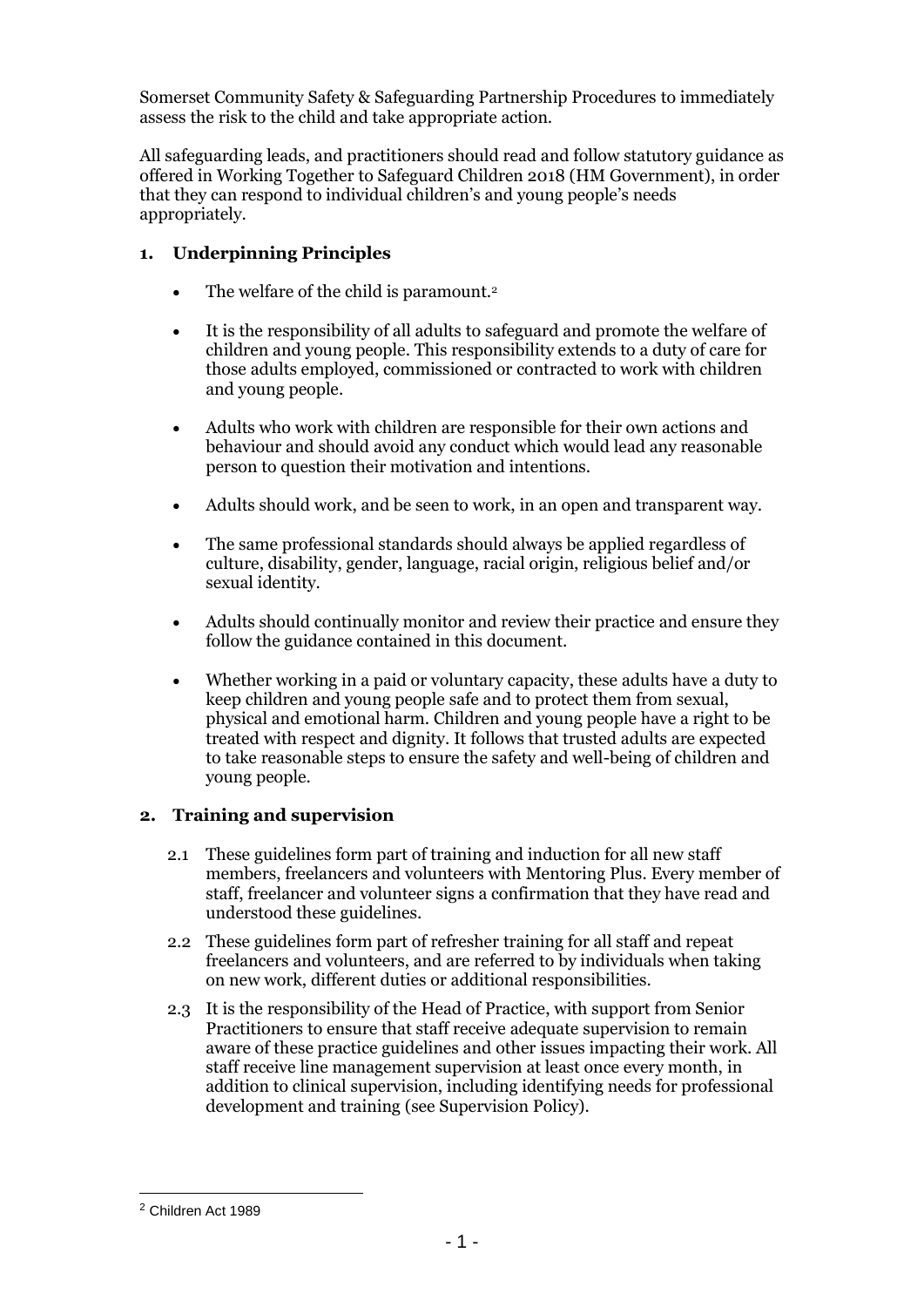- 2.4 Practitioners working directly with young people report to their line manager once per month in addition to undertaking clinical supervision at least every month relating more specifically to their caseloads.
- 2.5 Practitioners working directly with young people are to undertake standard inter-agency child protection (CP) training at least every three years. Those in senior practitioner positions as well as designated safeguarding leads and deputies are required to access advanced inter-agency CP / specialist CP training every 2 years.
- 2.6 All Mentoring Plus staff and Trustees are to undertake single agency training as a minimum requirement every 3 years. Staff with safeguarding responsibility must undertake advanced CP training, with a refresher every 2 years.
- 2.7 All mentors (staff, freelancers and volunteers) accept monthly supervision from practitioners within Mentoring Plus, referring to these guidelines as necessary, and during which any potential risk factors are always discussed and appropriate steps taken.
- 2.8 Mentoring Plus' Supervision Policy should be referred to for detailed scope methodology.

# **3. Trust and propriety**

- 3.1 Adult staff, freelancers and volunteers working with children and young people are in a position of trust due to their age, knowledge and authority. They have a responsibility to ensure that an unequal balance of power is not used for personal advantage or gratification.
- 3.2 Adults always maintain appropriate professional boundaries and avoid behaviour which might be misinterpreted by others. They must report and record any incident with this potential.
- 3.3 Staff, freelancers and volunteers conduct themselves in accordance with our Equal Opportunities Policy.
- 3.4 Staff and volunteers need to maintain public confidence in their ability to safeguard the welfare and best interests of children and young people, by maintaining acceptable standards of personal conduct. Their behaviour or actions in their personal life can indicate an unsuitability to work with children or young people. Examples include misuse of drugs or alcohol, acts of violence and making demeaning or discriminatory comments via any medium. Mentoring Plus will also have to assess potential risk to children and young people if the behaviour of an adult's family members indicates a similar risk.
- 3.5 In dress and appearance, staff and volunteers ensure they are dressed appropriately for tasks and work they undertake, and their clothing is not likely to be viewed as offensive, revealing, provocative, culturally insensitive or containing contentious slogans.
- 3.6 In order to protect data, all visitors attending Mentoring Plus offices to meet with Mentoring Plus must be accompanied to the front door at the end of the meeting.
- 3.7 Staff, volunteers and freelancers are to wear a valid Mentoring Plus photo ID badge.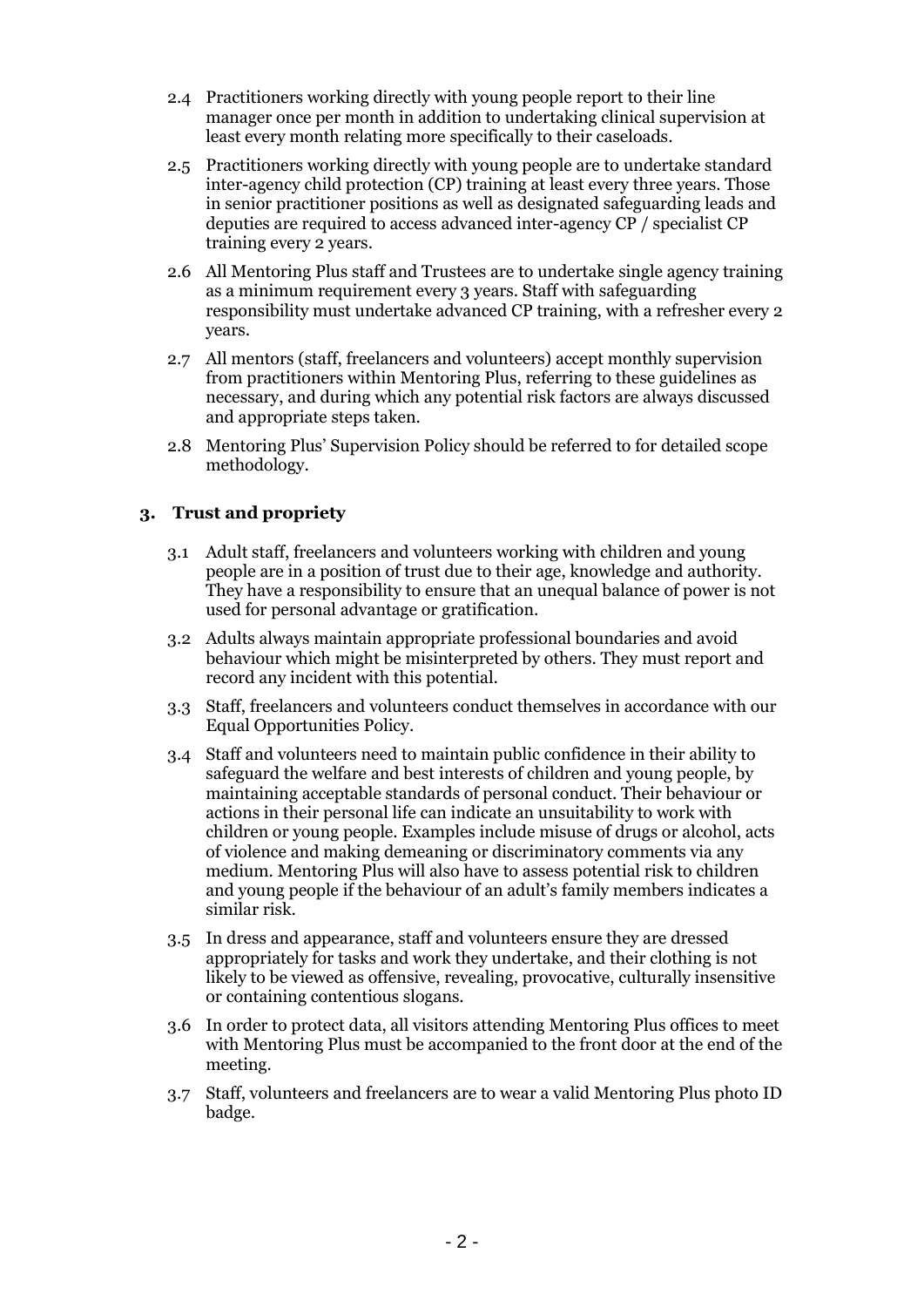# **4. Boundaries**

- 4.1 No child or young person should be in or invited into, the home<sup>3</sup> of an adult working with them through Mentoring Plus. If this is essential, the reason for it has been firmly established and agreed in advance with the charity's senior managers.
- 4.2 Staff, freelancers and volunteers are aware that giving gifts or rewards to children and young people is only acceptable if the action has been agreed by Mentoring Plus practitioners in advance, and the reason for doing so agreed and recorded. Methods and criteria for selecting young people to receive rewards are transparent and open to scrutiny. Adults may accept token gifts from children and their families but only on an irregular basis and of no significant value. All gifts must be recorded.
- 4.3 Occasionally, a child or young person may develop an infatuation with an adult who works with them. These adults should deal with these situations sensitively and appropriately to maintain the dignity and safety of all concerned, making sure that their own behaviour is above reproach. An adult, who becomes aware that a child or young person is developing an infatuation, should discuss this at the earliest opportunity with a senior manager or parent/carer so appropriate action can be taken to avoid any hurt, distress or embarrassment.
- 4.4 Adults should not seek to have social contact with children and young people or their families, unless the reason for this contact has been firmly established and agreed with senior managers. In the case of coincidental contact, the adult should exercise her/his professional judgement and discuss the situation with their manager or with the parent of the child or young person.
- 4.5 Intimate or sexual relationships between children/young people and the adults who work with them is a grave breach of trust. It may be regarded as a criminal offence and will always be a matter for disciplinary action. Allowing or encouraging a relationship to develop in a way which might lead to a sexual relationship is also unacceptable. Adults are made aware that conferring inappropriate special attention and favour upon a child might be construed as being part of a 'grooming' process and will give rise to concerns about their behaviour.
- 4.6 Occasionally some forms of physical contact with children are necessary and appropriate as part of the adult's role. Adults must only touch children in ways which are appropriate in response to their needs at the time, of limited duration and appropriate to their age, stage of development, gender, ethnicity and background. It must never be assumed that it is acceptable to touch a child as a means of communication. Permission should be sought from a child or young person before physical contact is made.
- 4.7 It should not be necessary for any staff member or volunteer to carry out personal or intimate care on a child or young person except in administration of first aid.
- 4.8 Adults may volunteer to undertake first aid tasks, but they should be suitably trained and qualified before administering first aid and/or any agreed medication, except in life threatening situations or when operating with professional guidance e.g. from the emergency services. When administering

<sup>&</sup>lt;sup>3</sup> This includes any home or domestic settings used or frequented by the adult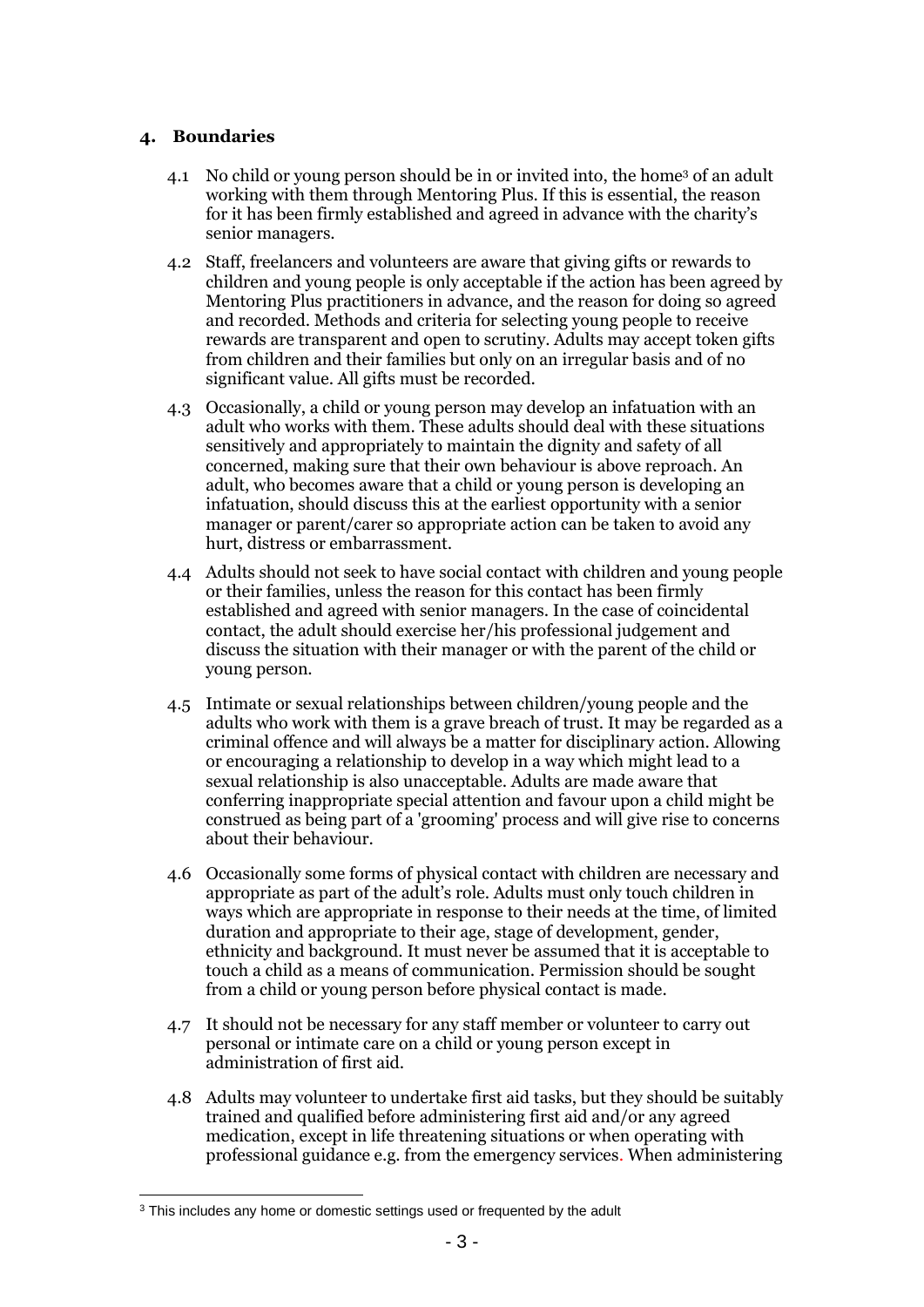first aid, wherever possible, adults should ensure that another adult is aware of the action being taken. Parents/carers should always be informed when first aid has been administered. Parents/carers should always be informed of any accident or incident that has taken place even if no first aid has been administered.

- 4.9 All children and young people have a right to be treated with respect and dignity even in those circumstances where they display difficult or challenging behaviour. Adults may never use any form of degrading treatment to punish a child, including sarcasm, demeaning or insensitive comments. The use of corporal punishment is never acceptable and has no legal defence for adults who work with children and young people.
- 4.10 The use of physical intervention can only be justified in exceptional circumstances e.g. to avoid immediate physical harm to the child or others. It must be proportionate to the risk of harm, and must only ever be used as a last resort<sup>4</sup> when other strategies have failed. In all cases where physical intervention is employed the incident and subsequent actions must be documented and reported. This includes written and signed accounts of all those involved, including the child or young person. The Designated Safeguarding Lead (DSL), or deputy in lieu of the DSL, will phone the social care Duty Team for advice. The parents/carers are informed the same day.

#### **5. Communications, inappropriate content and usage**

- 5.1 Unusually for an organisation working with children and young people, it is often necessary for a volunteer mentor to share a mobile number with a young person and vice versa, in order to facilitate arrangements to meet for mentoring. Mentors and mentees will only communicate for the purpose of arranging mentoring sessions. This information is only shared with the knowledge and consent of Mentoring Plus, the volunteer and the parent/carer of the young person.
- 5.2 With parent/carer permission, staff may also use a young person's mobile number to communicate with them about specific arrangements. A mobile number is also given to young people for calling/texting their designated practitioner and its reasonable use explained at the outset of their project involvement.
- 5.3 Adults do not share with or request from the young person any personal information via any medium other than that essential and appropriate for carrying out their role. All communications with a young person are transparent, open to scrutiny and avoid any content which could be misinterpreted.
- 5.4 Recording children and young people via any form of recording equipment including cameras, camera phones, video, audio, webcams etc must only ever be carried out with the explicit agreement of Mentoring Plus and used for a specific and appropriate purpose, with the consent of the child and parent / carer. All recordings/images are immediately given to the charity and deleted from the device. Use of images in any public setting requires informed consent of the parent/carer. Staff, freelancers and volunteers can

<sup>4</sup> The Last Resort Principle The use of physical restraint should only be taken when there is no other realistic alternative. This does not mean that we always expect people to methodically work their way through a series of failing strategies before attempting an intervention in which they have some confidence. Nor does it mean always waiting until the danger is acute and imminent, by which time the prospect of safely managing it may be significantly reduced. It does mean that we expect staff to conduct a risk assessment and choose the safest alternative available. This includes thinking creatively about any alternatives to physical intervention which may be effective. Bernard Allen 2005, Safeguarding Children Safeguarding Staff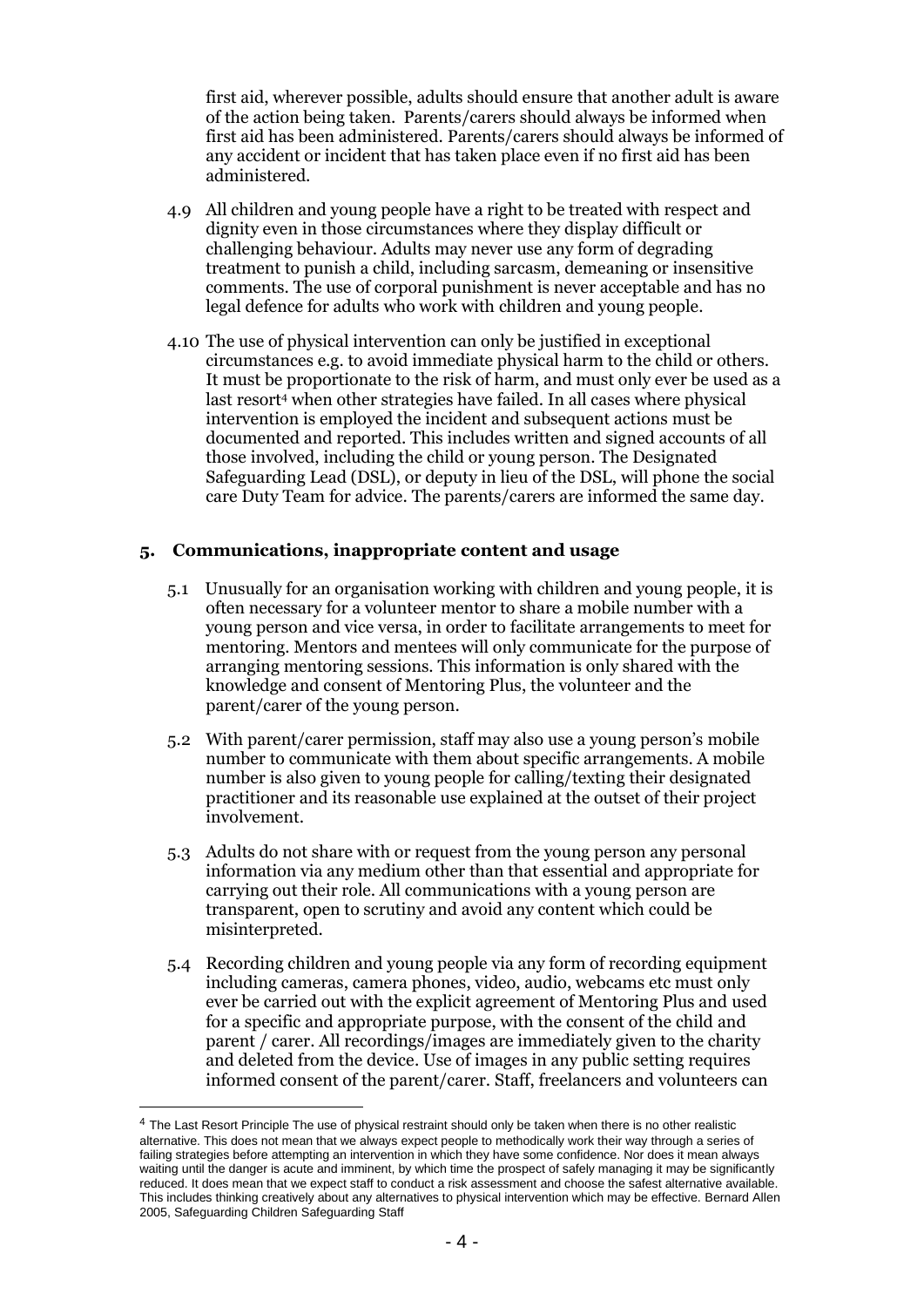also undertake live video calls through appropriate mediums following gaining consent from the parent / carer. Guidance on using this facility appropriately can be found in our "Staying Safe online for Practitioners document" for staff members, and in our "Online mentoring guidance for mentors" document.

- 5.5 There are no circumstances that will justify adults possessing indecent images of children. Adults who access and possess links to such websites will be viewed as a significant potential threat to children and this will lead to criminal investigation and the individual being barred from working with children and young people, if proven.
- 5.6 Adults should not use equipment belonging to their organisation to access adult pornography; neither should personal equipment containing these images or links to them be brought into the workplace.
- 5.7 Adults ensure that children and young people are not exposed to any inappropriate images or web links. The Data Protection policy requires use of passwords etc, and the charity ensures that any use of computer equipment by children is supervised and subject to appropriate access controls.
- 5.8 Where any unsuitable materials are found, the police and Local Authority Designated Officer (LADO) should be immediately informed. Adults should not attempt to investigate the matter or evaluate the material themselves, as this may lead to evidence being contaminated which in itself can lead to a criminal prosecution.

Specific guidance on communications via social media is set out in our Online Communications Policy.

#### **6. Group work / activities**

- 6.1 Group work is any activity involving two or more children or young people. In group activity situations, adult staff, freelancers and volunteers remain in a position of trust and all behaviour must remain within professional boundaries as set out above.
- 6.2 Children attend activities and group sessions with the consent of their parent/carer who is informed of the planned activities, supervision, transport and where relevant, sleeping arrangements (see 8.8 below)
- 6.3 All activities undertaken must be age-appropriate and meet requirements outlined in the Health & Safety Policy. Particularly where activities could present dangers such as sport, climbing or those on or in water, it is the responsibility of Mentoring Plus to ensure that it is led by suitably qualified instructors and that written assurance is gained in advance of adequate equipment, licensing and insurance. See also the Child Protection Policy for procedures ensuring the suitability of third party service providers.
- 6.4 Mentoring Plus always supervises group work via at least 1 member of permanent staff, and in some situations adult volunteers may also be present. There is always a minimum ratio of 1 adult to 4 children for their safe supervision. It is contrary to this policy for fewer than two adults to be present at any activity or group session organised by the charity. If this is ever necessary, it must be previously justified and agreed by the Director or designated deputy.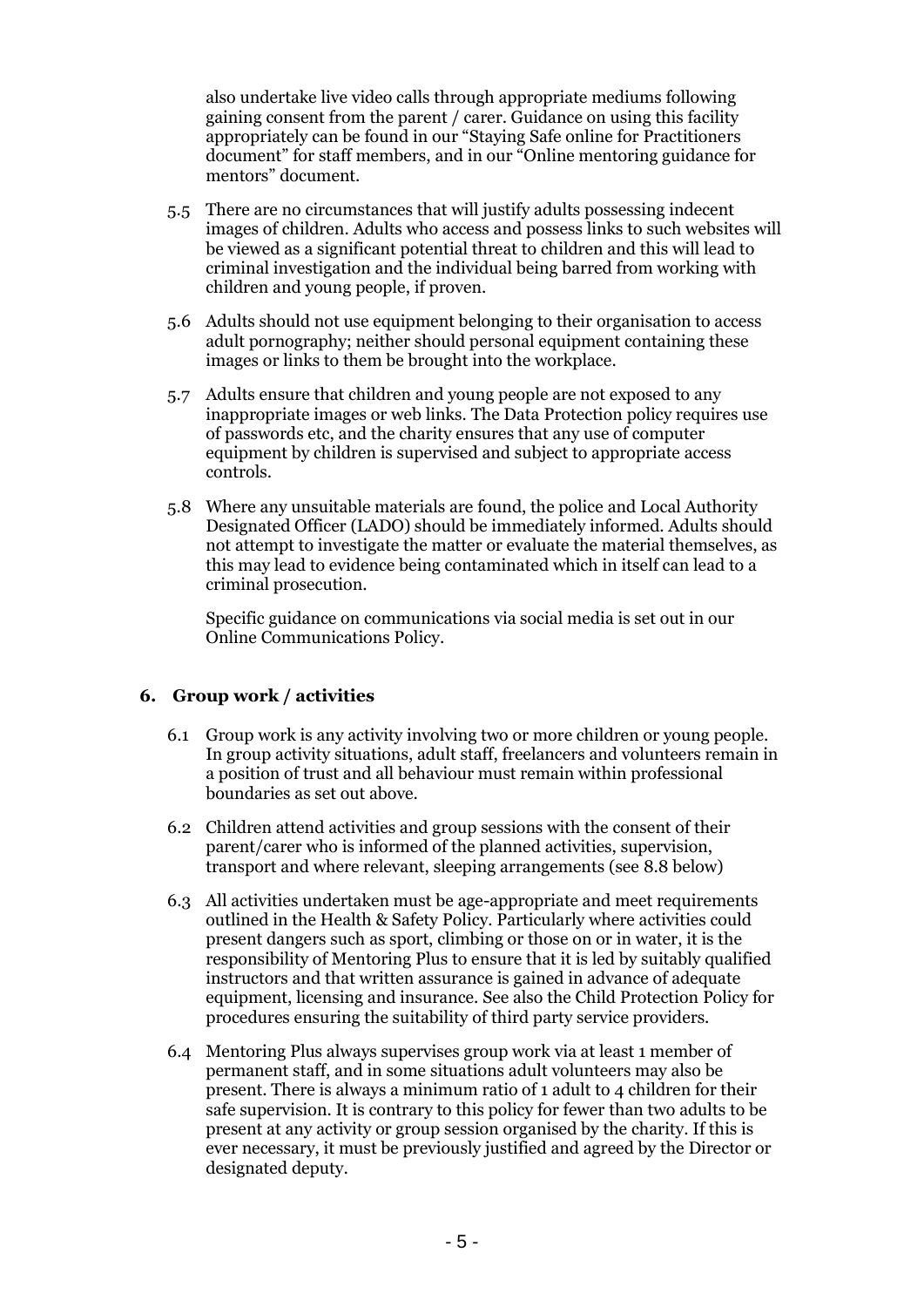- 6.5 Staff undertake thorough risk assessments and offer the reports to young people and families for inspection before the event.
- 6.6 All young people (staff, freelancers and mentors where appropriate) are to wear safety gear appropriate to each activity. For example, a helmet must be worn whilst cycling, skateboarding, roller skating, scootering and horse riding; necessary padding must be worn for activities such as skateboarding. This list is not exhaustive.
- 6.7 All adults responsible for young people during a group activity attend a briefing session prior to it commencing, during which they discuss its aims and objectives and the appropriate background knowledge of each young person in advance of the session, including reading a personal risk assessment for each, incorporating medical information.
- 6.8 The responsible staff member ensures that children and young people hear and understand all necessary health and safety information about their activity, the setting and emergency procedures.
- 6.9 Where an overnight stay is involved in the activity, staff are responsible for ensuring that appropriate arrangements are made for the gender mix of staff. There is no sharing of beds by children, or by adults with children, and no sharing of bedrooms by adults with children except in a dormitory setting with more than one young person always present. In all cases, the arrangements are clearly communicated and consented to by the parent/carer in advance of the event.
- 6.10 Staff report on and review every activity afterwards, reflecting on any issues or safety concerns raised and incorporating lessons learnt into future plans.

# **7. Mentees carrying an article that could constitute a weapon**

A 'mentor' is defined as a member of staff, freelancer or volunteer throughout. A 'weapon' is any item which could be interpreted for this use. This also includes 'practice weapons' (see 7.5).

- 7.1 A discussion takes place at the point of matching, led by the practitioner, which makes clear how Mentoring Plus would define a weapon, why the rules exist, and the few rare circumstances in which any such item could be brought into a mentoring session.
- 7.2 e.g. If a session has been planned where a mentor is to play a bat and ball game with their mentee and this has been discussed with the appropriate practitioner or another practitioner in their absence, then a bat would not constitute an article being deemed as a potential weapon in this situation and therefore the mentoring session can continue.
- 7.3 If during a mentoring session, a mentor becomes aware that the young person (mentee) is carrying an article that could constitute a weapon;
	- The mentor insists that the item is dropped back to the parent/carer before the session can continue.
	- The mentor asks the young person to hand over the article until they have reached their destination.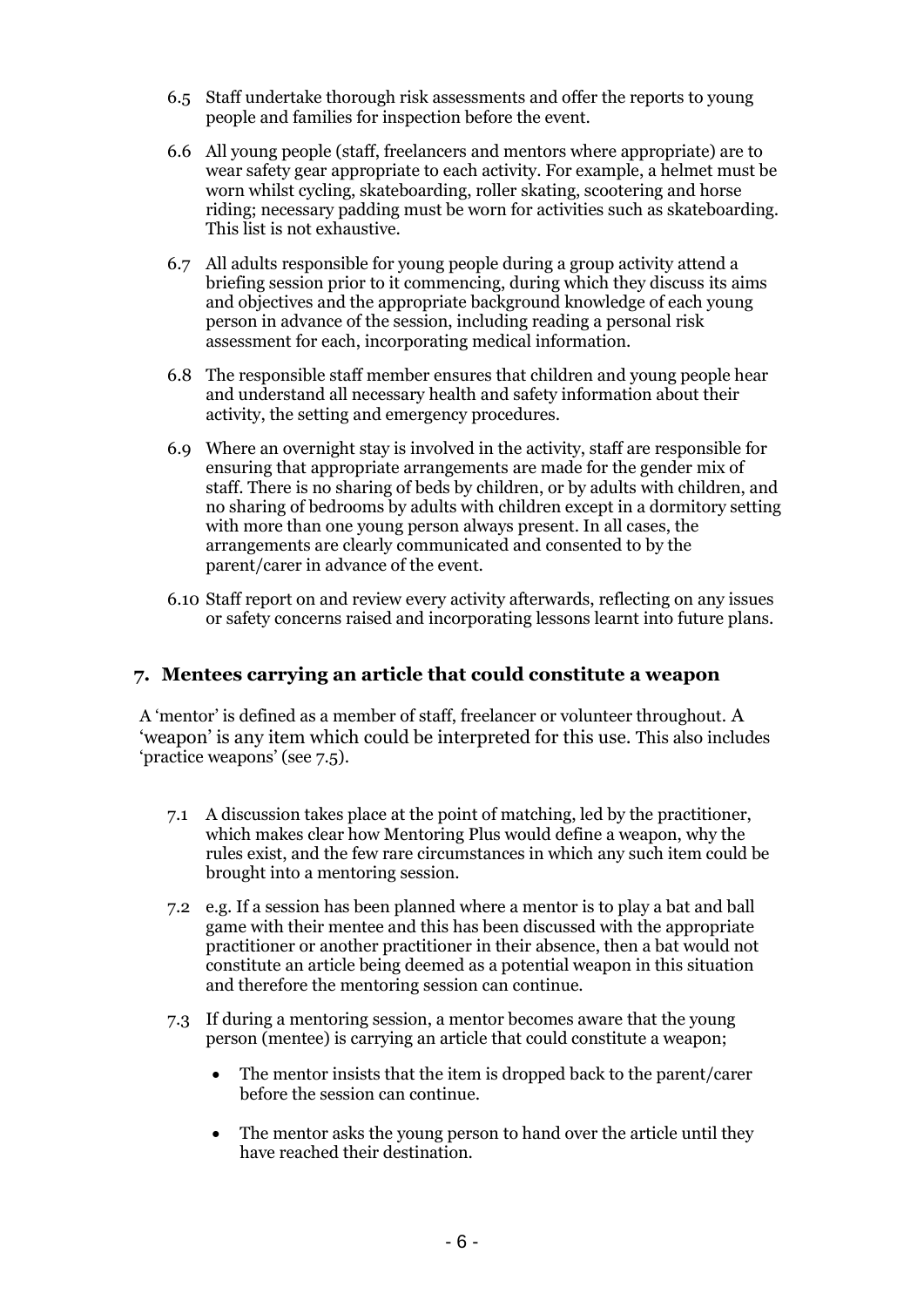- If this isn't possible, or the mentee won't consent, the mentor insists that the mentoring session ends and that the young person requires taking home. If the mentor is unsure in this situation and if it is safe to do so, the mentor is to contact their practitioner/the safeguarding lead for further guidance.
- Regardless, the parent/carer and practitioner will be informed of the incident along with other services as required – e.g. social care as outlined in the Child Protection Policy.
- 7.3 If a bladed article is brought into a mentoring session, this cannot be justified; therefore the session is not to take place. A practitioner and/or the safeguarding lead should be contacted when safe to do so. 999 should be dialled if a mentor feels that the young person, they, or another person is at risk of immediate harm; ask for the Police.
- 7.4 If a mentor is made aware of their young person being in possession of an article constituting a weapon during a mentoring session that is taking place during school hours and the young person is due to go back to school after the session, return the young person to school and liaise with your school contact and your practitioner immediately. The mentor must disclose the incident to the school and liaise with the school to support their safeguarding procedures.
- 7.5 The requirement to end a session extends to possession of 'practice' bladed articles (such as plastic 'butterfly knives') that are accessible to young people. It is not appropriate for a young person to have this during a mentoring session. Should a young person have such an object, the mentoring session is to end and the young person taken home and again explained why it is not appropriate to the mentoring session.
- 7.6 Any bladed articles for cooking or a similar activity are to be provided by the venue in which the mentoring session is due to take place. Such articles should not be carried by either the mentor or young person, regardless of intent. Sharp knives are kept locked away in Riverside and can only be accessed by a responsible adult who must ensure they are safely returned.
- 7.7 There may be rare occasions for group activities where a mentor can be given authorisation to carry such 'equipment' during a session for a specific purpose, by a Mentoring Plus practitioner. This is to be risk assessed by the Practitioner in advance.
- 7.8 Where prior agreement has not be gained as above, it will be at the practitioner's or Activities Co-ordinator's discretion as to whether a young person is able to continue in an activities session if an article that could constitute a weapon is revealed during the session. In a case where such an article is revealed to staff, the Practitioner must safely lock the item away in their car, keysafe or similar. If the young person refuses to hand it over, the member of staff must insist that their attendance at the activity has come to an end that they are to be taken / sent home.
- 7.9 In all such cases, practitioners are to make other staff, freelancers and volunteers aware of the situation at the first available opportunity when safe to do so. All incidents are to be reported to the Safeguarding Lead as per the process in the Child Protection Policy.

# **8. Sharing concerns / whistleblowing**